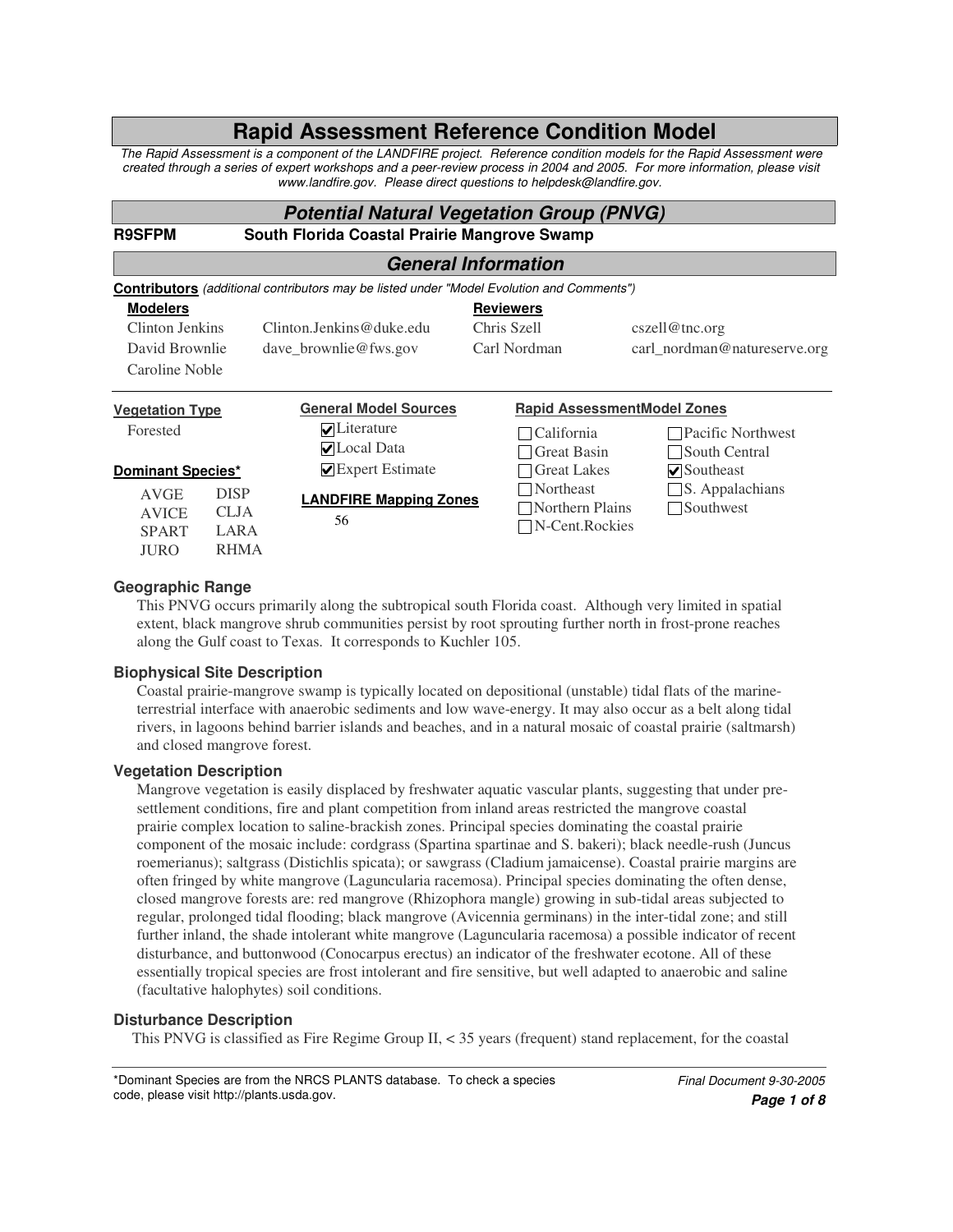prairie portion of the landscape mosaic; with Group IV, 100+ years (rare), stand replacement applying to the mangrove forest portion of the landscape. Fires in the coastal prairie portion  $( $30\%$ ) of the matrix likely$ were frequent (every 2-10 years), and stand replacing. These fires periodically killed back mangrove fringes, but would quickly burn themselves out in the sparse, shaded mangrove litter before penetrating more than a few meters into the adjoining closed-canopy mangrove forest. This resulted in a non-replacement natural mosaic burn pattern across the entire landscape. A closed mangrove forest provides an effective natural barrier to fire spread except under the most extreme drought conditions. Tidal creeks, pools, and bare hypersaline soil areas further limit fire compartment size where mangrove forests dominate. The frequent natural lightning ignitions in coastal prairies were augmented somewhat by anthropogenic fires. However, most First Nation archaeological sites are found inland from the mangrove-coastal prairie community. Intense (Category 4+) hurricanes, occurring about every 30 years, and severe frost events (every 15-30 years) are the main controls over mangrove forest distribution and structure. Less intense (Category 1-3) hurricanes and frost or cold weather occur about every 15 years, and can "open" up portions of the previously dense, closed-canopy mangrove forests, making them more susceptible to stand-replacing fire spread during droughts. Lightning does commonly kill small areas of mangrove (0.1-0.5 acres) creating small canopy gaps. In the absence of fire, mangrove forests tend to invade further inland into open marsh and prairie.

Replacement fires always yield Class A. They are frequent (10-15 years) in coastal prairies (<30% of landscape) and moderately frequent (25-50 years) in open mangrove classes (Classes C/D). Infrequent (250 years) severe fires during extreme drought may burn through the root zone in closed mangrove classes (B/E). Non-replacement fires occur in Classes C and D only. Mosaic fires trigger class maintenance (25 years).

# **Adjacency or Identification Concerns**

Coastal prairie and mangrove swamp occurs adjacent to Marl Prairies (R9MAPR), maybe Everglades Sawgrass (R9EGSG), and cypress savannahs (e.g., Big Cypress National Preserve).

The boundaries of this ecosystem are dynamic and have moved substantially in the last 50 years. This is a function both of sea level change and changes in the freshwater outflow of the Everglades due to anthropogenic alterations of the hydrology.

#### **Scale Description**

 $\Box$  Local Data  $\Box$  Expert Estimate **Sources of Scale Data**

Gaps in the mangroves can be smaller than 1 hectare. Unbroken mangrove patches can be hundreds of hectares. Fires in the prairie can be less than a hectare to thousands of hectares. Mangrove fires are usually small since mangroves burn poorly.

# **Issues/Problems**

#### **Model Evolution and Comments**

There is an existing FRCC - SFPM. There are existing ecosystem descriptions for the mangrove component - CES411.289, CES411.540. Some of this vegetation group may fall within CES203.539, although this is uncertain. We were uncertain if the coastal prairies just inland of mangroves are within this ecosystem class.

A number of changes were necessary to the model during the editorial review to make it match the Modeltracker database entry. The changes were as follows:

1. In Class A the relative age for the replacement fire disturbance was changed from -7 to -8 to match the number of time steps in Class A (8).

2. In all classes the probability for the 15 year hurricane event was changed from 0.075 to 0.067 to match the database description of 1 Category 1-3 hurricane per 15 years.

3. In Class B there were two wind/weather disturbances leading to Class C. Per the database description, the disturbance pathway for the one with a probability of .033 was changed to A to model the effects of a Category 4+ hurricane.

<sup>\*</sup>Dominant Species are from the NRCS PLANTS database. To check a species code, please visit http://plants.usda.gov.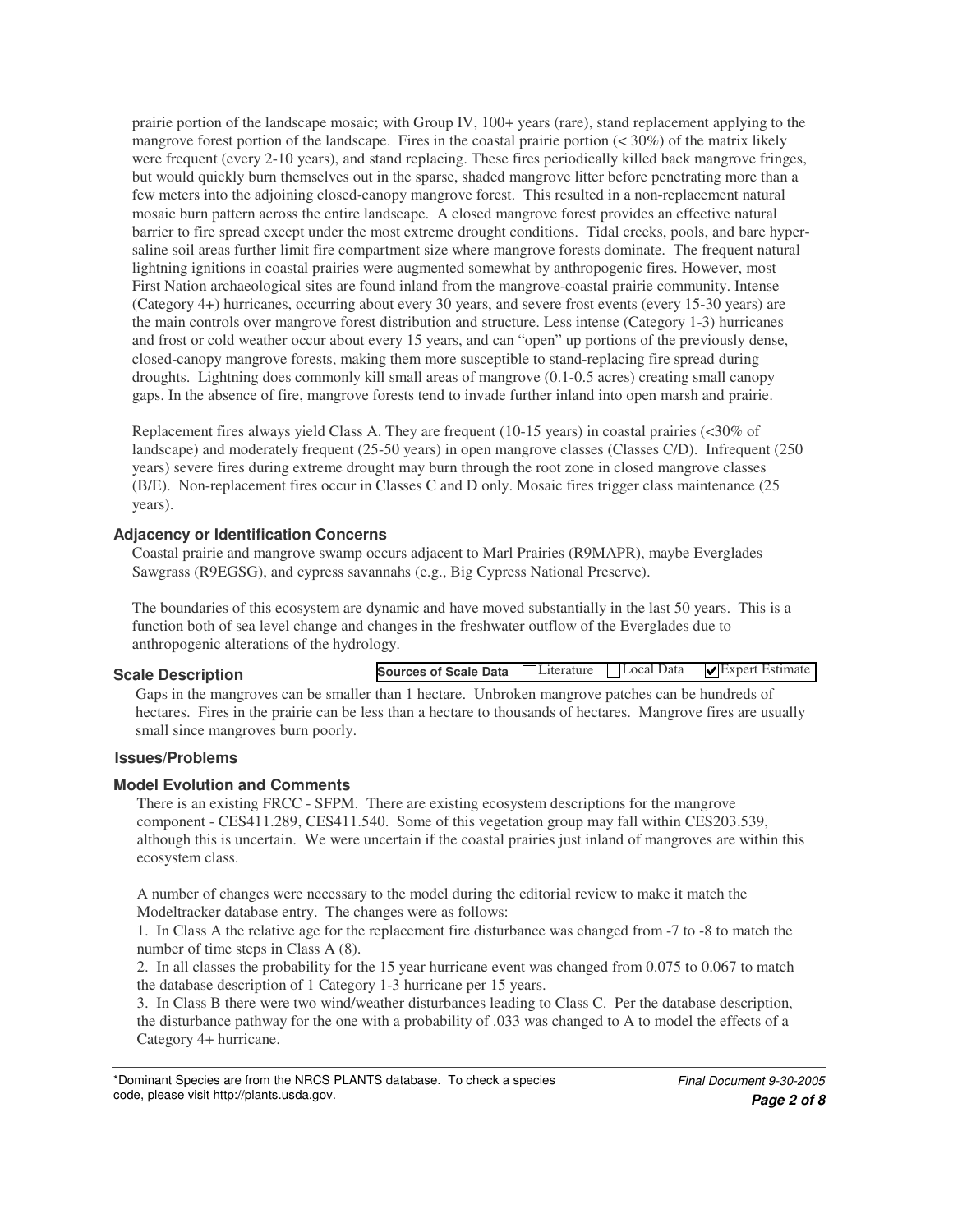4. In Class C a relative age was included for the mixed fire disturbance. This was set to 0.

5. In Class D, per the database description, a wind/weather disturbance leading to Class A with a probability of 0.033 was added to model a Category 4+ hurricane occurring 1 per 30 years.

6. In Class E, per the database description, the path for the wind/weather disturbance with a probability of 0.033 was changed from D to A to model a Category 4+ hurricane returning E to the early post-replacement condition.

7. Per the database description, a wind/weather disturbance with a probability of 0.067 (Category 1-3 hurricane 1 per 15 years) was added.

These changes had a significant effect on the percentages of each class on projected to occur on the landscape within the historic range of variation. Class A changed from 15% to 25%, Class B changed from 14% to 29%, Class C changed from 25% to 35%, Class D remained the same, and Class E changed from 44% to 10%. A shift in fire intervals also resulted from the changes. The frequency of replacement fire shifted from 38 years to 25 years, and the frequency of mixed fire shifted from 52 to 80 years. However, the all fire frequency only changed by 4 years (from 22 down to 18).

# *Succession Classes\*\**

Succession classes are the equivalent of "Vegetation Fuel Classes" as defined in the Interagency FRCC Guidebook (www.frcc.gov).

| Class A<br>25%                                                                           | Dominant Species* and<br><b>Canopy Position</b> | Structure Data (for upper layer lifeform)                                                                                                                                                |         |                       |  |  |
|------------------------------------------------------------------------------------------|-------------------------------------------------|------------------------------------------------------------------------------------------------------------------------------------------------------------------------------------------|---------|-----------------------|--|--|
| Early1 All Struct                                                                        | <b>SPART</b> Lower                              |                                                                                                                                                                                          | Min     | Max                   |  |  |
|                                                                                          | <b>JURO</b><br>Lower                            | Cover                                                                                                                                                                                    | $0\%$   | $100 \%$              |  |  |
| <b>Description</b>                                                                       |                                                 | Height                                                                                                                                                                                   | no data | Shrub Medium 1.0-2.9m |  |  |
| Class A includes post replacement,<br>0-7 years, bare tidal flats (seaward)              | Low-Mid<br><b>CLJA</b><br>LARA2 Upper           | Tree Size Class                                                                                                                                                                          | no data |                       |  |  |
| or coastal herbaceous prairie<br>(saline marsh) with only widely                         | <b>Upper Layer Lifeform</b><br>-Herbaceous      | Upper layer lifeform differs from dominant lifeform.<br>Height and cover of dominant lifeform are:<br>Bare ground or herbaceous prairie $(0-75\%)$<br>cover) are the dominant lifeforms. |         |                       |  |  |
| scattered $\left( < 25\% \text{ canopy cover} \right)$<br>mangrove or other woody stems. | $\Box$ Shrub<br>$\Box$ Tree                     |                                                                                                                                                                                          |         |                       |  |  |

#### **Fuel Model** 3

| Class B<br>29%                                                                                                                                                                                                                                                                                                                                                                                                                                                               | Dominant Species* and<br><b>Canopy Position</b><br>AVGE                                                              |                                           | Structure Data (for upper layer lifeform)<br>Min                                                   | Max                        |
|------------------------------------------------------------------------------------------------------------------------------------------------------------------------------------------------------------------------------------------------------------------------------------------------------------------------------------------------------------------------------------------------------------------------------------------------------------------------------|----------------------------------------------------------------------------------------------------------------------|-------------------------------------------|----------------------------------------------------------------------------------------------------|----------------------------|
| Mid1 Closed<br><b>Description</b><br>Class B is the mid-seral closed<br>condition, 16-35 years old, with                                                                                                                                                                                                                                                                                                                                                                     | Upper<br>LARA2 Upper<br>RHMA Upper<br><b>CONO</b><br>Upper                                                           | Cover<br>Height<br><b>Tree Size Class</b> | 75%<br>Shrub Short 0.5-0.9m<br>Sapling $>4.5$ ft; $<5$ "DBH                                        | $100\%$<br>Tree Short 5-9m |
| greater than 75% canopy cover<br>from mangrove species. Small<br>areas of bare tidal sediments or salt<br>tolerant grasses and other herbs<br>may persist beneath the mangrove<br>canopy, but generally resist fire<br>spread except under extreme<br>drought conditions. Category 4+<br>hurricanes (30 years) can eliminate<br>the mangrove canopy and expose<br>bare sediments (Class A). Category<br>1-3 hurricanes (15 years) can create<br>sizeable openings within the | <b>Upper Laver Lifeform</b><br><sup>J</sup> Herbaceous<br>$\Box$ Shrub<br>$\blacksquare$ Tree<br><b>Fuel Model 8</b> |                                           | Upper layer lifeform differs from dominant lifeform.<br>Height and cover of dominant lifeform are: |                            |

\*Dominant Species are from the NRCS PLANTS database. To check a species code, please visit http://plants.usda.gov.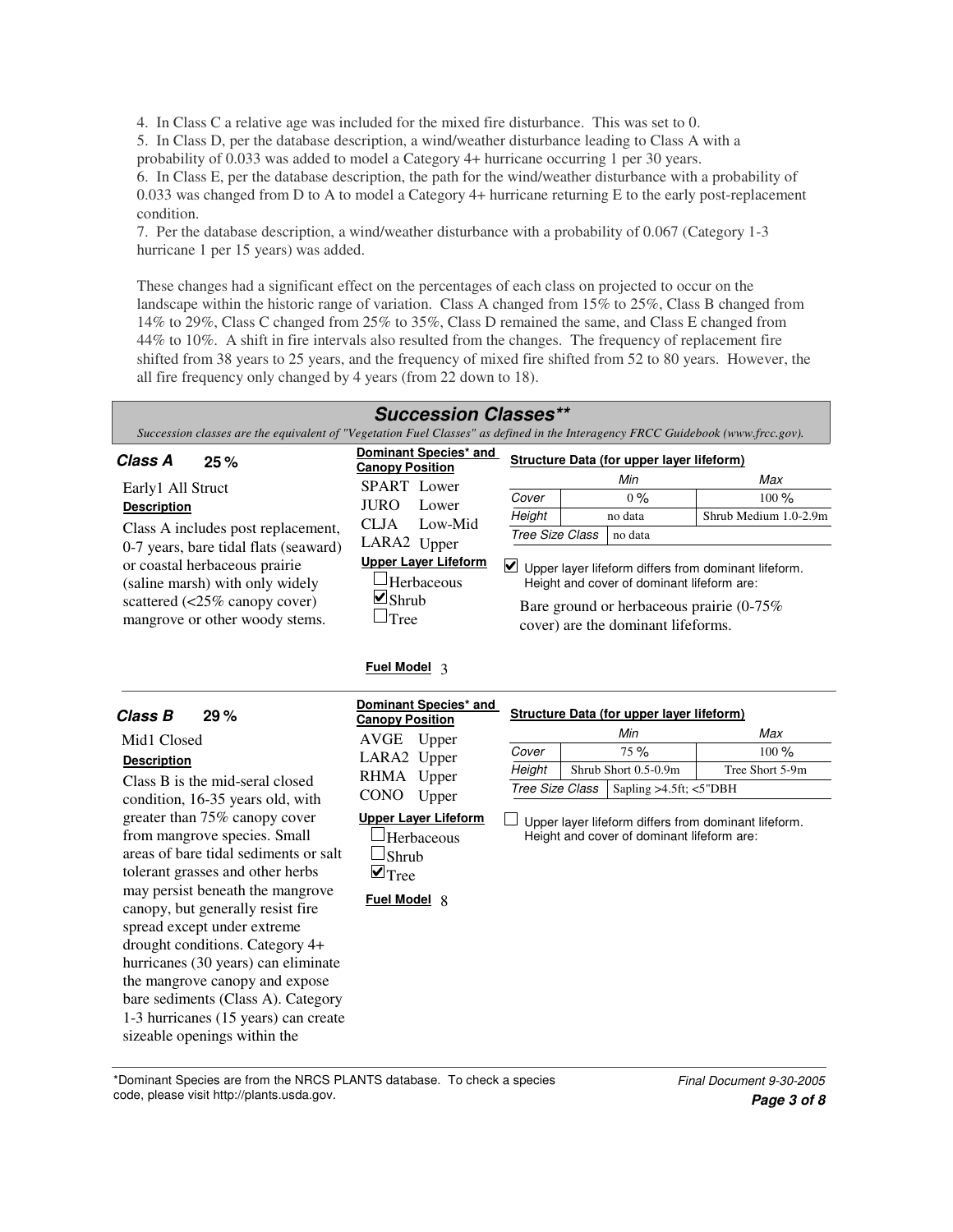mangrove forest (Class C). Lightning creates small (0.1-0.5 acre) canopy gaps. Fires penetrate ecotones at the mangrove forest fringe adjoining prairies especially following frost or major hurricane damage.

#### **35 Class C** 35% **C Community 35% Conserved Conserverse Conserved Conserverse Structure Data (for upper layer lifeform)**

#### Mid1 Open **Description**

Class C is characterized as the midseral open stage, 8- 15 years old, with less than 50% canopy cover from mangrove species. This is often a result of lower intensity (Category 1-3, 1 per 15 years) storm damage. Salt tolerant grasses and other herbs may invade these canopy openings and foster stand replacing fire spread which returns to Class A. Lightning can create additional small (0.1-0.5 acre) canopy gaps. Prairie fires periodically burn into the mangrove fringe, but typically burn out before going very far into the mangroves. These fires are modeled as a mixed fire.

#### **Dominant Species\* and Canopy Position**

LARA2 Upper RHMA Upper CONO Upper

AVGE Upper

| Min    |  |                                               | Max             |  |  |  |
|--------|--|-----------------------------------------------|-----------------|--|--|--|
| Cover  |  | $0\%$                                         | 75%             |  |  |  |
| Height |  | Shrub Short 0.5-0.9m                          | Tree Short 5-9m |  |  |  |
|        |  | Tree Size Class   Sapling >4.5ft; $\lt$ 5"DBH |                 |  |  |  |

#### **Upper Layer Lifeform**

 $\Box$ Herbaceous  $\Box$ Shrub  $\blacksquare$  Tree

**Fuel Model** 3

 $\perp$ Upper layer lifeform differs from dominant lifeform. Height and cover of dominant lifeform are:

**1** Class D is the late-seral open condition, 36 + years old, with less than 50% canopy cover from mangrove species. This is often a result of lower intensity (Category 1-3, 1 per 15 years) storm damage or decades of cumulative lightningcaused small (0.1-0.5 acre) canopy gaps. Accumulation of coarse woody debris and mangrove "muck " is evident. Salt tolerant grasses and other herbs may invade these canopy openings and foster mosaic fires that maintain an open condition (Class D, 25 years), or Late1 Open **Description Upper Layer Lifeform Herbaceous**  $\square$ Shrub  $\blacksquare$  Tree *Tree Size Class* Pole 5-9" DBH **Fuel Model** 8 *Cover* 1 0 % 1 75 Shrub Tall >3.0 m Tree Short 5-9m *Min Max*  $\frac{0\%}{0\%}$  75 % *Height* Upper layer lifeform differs from dominant lifeform. Height and cover of dominant lifeform are: *Class D* **1% <b>Community** *Community Conserved Conserved Structure Data (for upper layer lifeform)* AVGE Upper LARA2 Upper RHMA Upper CONO Upper **Dominant Species\* and Canopy Position**

\*Dominant Species are from the NRCS PLANTS database. To check a species code, please visit http://plants.usda.gov.

*Page 4 of 8 Final Document 9-30-2005*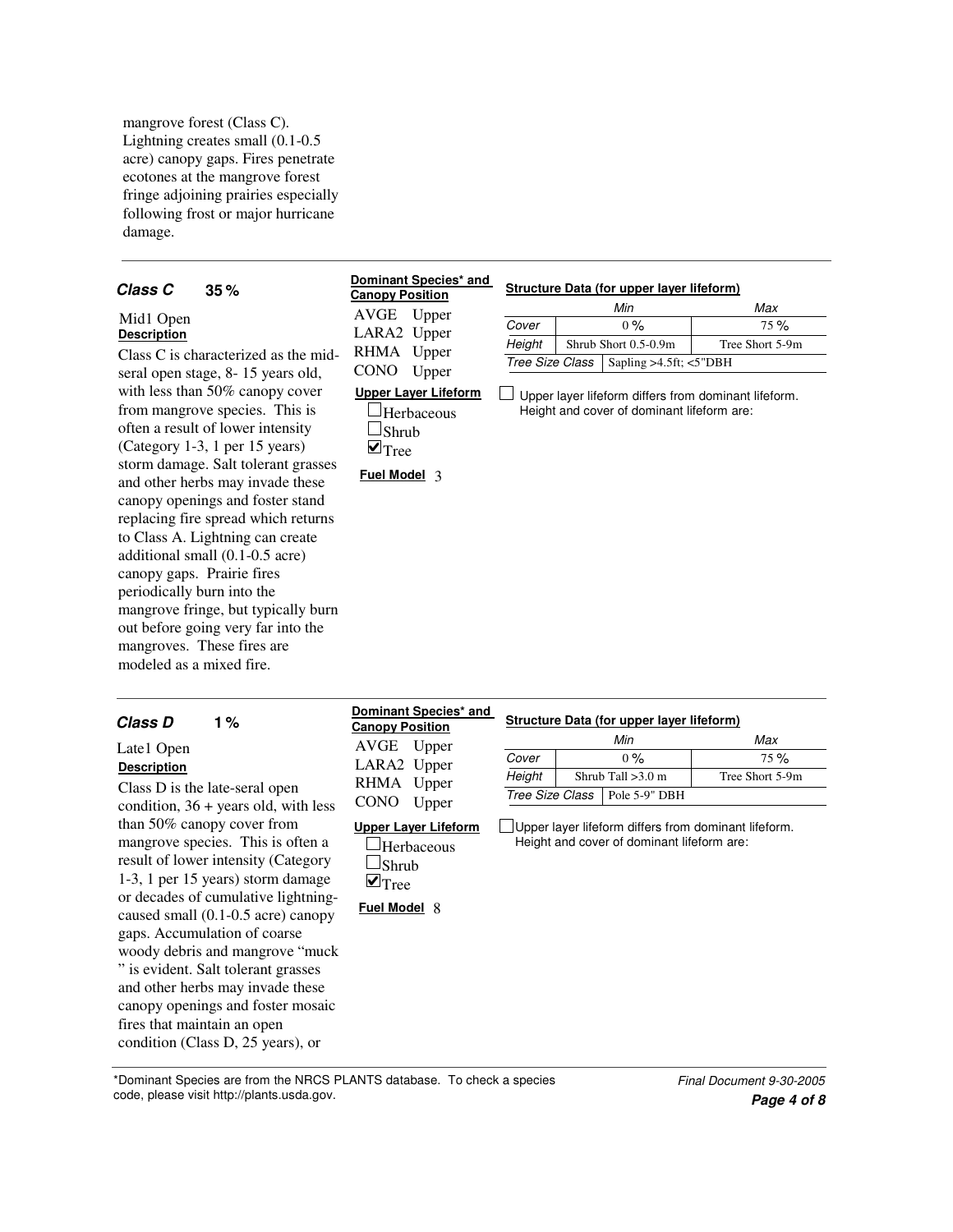stand replacing fires (Class A, 50 years). Category 4+ hurricanes (1 per 30 years) can eliminate the mangrove canopy and expose bare sediments which returns to Class A. Fires penetrate ecotones at the mangrove forest fringe of adjoining prairies especially following frost or major hurricane damage.

| Class E<br>10%                      | Dominant Species* and       | <b>Structure Data (for upper layer lifeform)</b>     |                                         |                                            |                 |  |  |  |
|-------------------------------------|-----------------------------|------------------------------------------------------|-----------------------------------------|--------------------------------------------|-----------------|--|--|--|
|                                     | <b>Canopy Position</b>      |                                                      |                                         | Min                                        | Max             |  |  |  |
| Late1 Closed                        | Upper<br>AVGE               | Cover                                                | 75%                                     |                                            | 100%            |  |  |  |
| <b>Description</b>                  | LARA2 Upper                 | Height                                               |                                         | Shrub Tall $>3.0$ m                        | Tree Short 5-9m |  |  |  |
| Class E is the late-seral closed    | RHMA Upper                  |                                                      | <b>Tree Size Class</b><br>Pole 5-9" DBH |                                            |                 |  |  |  |
| stage, 36+ years, with greater than | <b>CONO</b><br>Upper        |                                                      |                                         |                                            |                 |  |  |  |
| 75% canopy cover from mangrove      | <b>Upper Layer Lifeform</b> | Upper layer lifeform differs from dominant lifeform. |                                         |                                            |                 |  |  |  |
| species and little or no understory | Herbaceous                  |                                                      |                                         | Height and cover of dominant lifeform are: |                 |  |  |  |
| except in small $(0.1\n-0.5$ acre)  | Shrub                       |                                                      |                                         |                                            |                 |  |  |  |
| lightning-caused canopy gaps.       | $\mathbf{v}_{\text{Tree}}$  |                                                      |                                         |                                            |                 |  |  |  |
| Accumulation of coarse woody        | <b>Fuel Model 8</b>         |                                                      |                                         |                                            |                 |  |  |  |
| debris and mangrove "muck" is       |                             |                                                      |                                         |                                            |                 |  |  |  |
| evident, but generally fires only   |                             |                                                      |                                         |                                            |                 |  |  |  |
| sustain spread under extreme        |                             |                                                      |                                         |                                            |                 |  |  |  |
| drought conditions. Category 4+     |                             |                                                      |                                         |                                            |                 |  |  |  |
| hurricanes (1 per 30 years) can     |                             |                                                      |                                         |                                            |                 |  |  |  |
| eliminate the                       |                             |                                                      |                                         |                                            |                 |  |  |  |
| mangrove canopy and expose bare     |                             |                                                      |                                         |                                            |                 |  |  |  |
| sediments which returns to Class A. |                             |                                                      |                                         |                                            |                 |  |  |  |
| Category 1-3 hurricanes (1 per 15   |                             |                                                      |                                         |                                            |                 |  |  |  |
| years) can create sizeable openings |                             |                                                      |                                         |                                            |                 |  |  |  |
| within the mangrove forest,         |                             |                                                      |                                         |                                            |                 |  |  |  |
| returning it to Class D. Fires only |                             |                                                      |                                         |                                            |                 |  |  |  |
| penetrate a few meters into the     |                             |                                                      |                                         |                                            |                 |  |  |  |
| inland ecotone and mangrove forest  |                             |                                                      |                                         |                                            |                 |  |  |  |
| fringe adjoining prairies.          |                             |                                                      |                                         |                                            |                 |  |  |  |

# *Disturbances*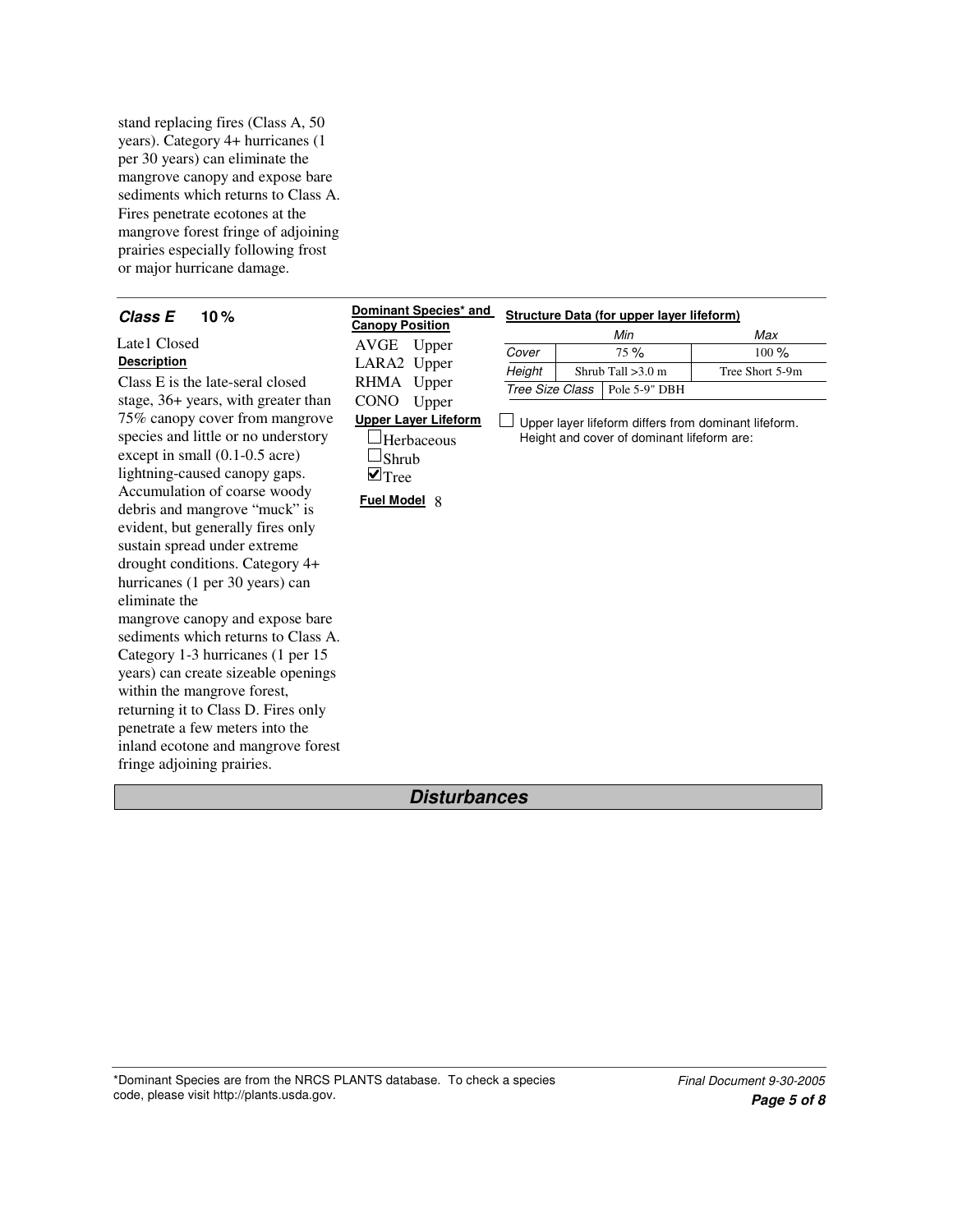| <b>Disturbances Modeled</b>                                                              | Fire Regime Group:                                                                                                                                                                                                                                                                                                                                                           | $\overline{\mathbf{2}}$ |        |        |             |                             |  |
|------------------------------------------------------------------------------------------|------------------------------------------------------------------------------------------------------------------------------------------------------------------------------------------------------------------------------------------------------------------------------------------------------------------------------------------------------------------------------|-------------------------|--------|--------|-------------|-----------------------------|--|
| $\vee$ Fire<br>□Insects/Disease<br>√Wind/Weather/Stress<br>Native Grazing<br>Competition | I: 0-35 year frequency, low and mixed severity<br>II: 0-35 year frequency, replacement severity<br>III: 35-200 year frequency, low and mixed severity<br>IV: 35-200 year frequency, replacement severity<br>V: 200+ year frequency, replacement severity                                                                                                                     |                         |        |        |             |                             |  |
| Other:                                                                                   | Fire Intervals (FI)                                                                                                                                                                                                                                                                                                                                                          |                         |        |        |             |                             |  |
| <b>Other</b>                                                                             | Fire interval is expressed in years for each fire severity class and for all types of                                                                                                                                                                                                                                                                                        |                         |        |        |             |                             |  |
| <b>Historical Fire Size (acres)</b><br>Avg: 500<br>Min: $1$<br>Max: 10000                | fire combined (All Fires). Average FI is central tendency modeled. Minimum and<br>maximum show the relative range of fire intervals, if known. Probability is the<br>inverse of fire interval in years and is used in reference condition modeling.<br>Percent of all fires is the percent of all fires in that severity class. All values are<br>estimates and not precise. |                         |        |        |             |                             |  |
| <b>Sources of Fire Regime Data</b>                                                       |                                                                                                                                                                                                                                                                                                                                                                              | Avg FI                  | Min FI | Max FI | Probability | <b>Percent of All Fires</b> |  |
|                                                                                          | Replacement                                                                                                                                                                                                                                                                                                                                                                  | 25                      |        |        | 0.04        | 76                          |  |
| $\blacktriangleright$ Literature                                                         | Mixed                                                                                                                                                                                                                                                                                                                                                                        | 80                      |        |        | 0.0125      | 24                          |  |
| $\nabla$ Local Data                                                                      | Surface                                                                                                                                                                                                                                                                                                                                                                      |                         |        |        |             |                             |  |
| $\blacktriangleright$ Expert Estimate                                                    | All Fires                                                                                                                                                                                                                                                                                                                                                                    | 19                      |        |        | 0.05251     |                             |  |
| <b>References</b>                                                                        |                                                                                                                                                                                                                                                                                                                                                                              |                         |        |        |             |                             |  |

Austin, Daniel F., Coleman-Marois, Katherine and Richardson, Donald R. 1977. Vegetation of southeastern Florida. Florida Scientist 40(4):331-361.

Bancroft, Larry. 1974. Fire management in Everglades National Park. Homestead, FL: National Park Service, Everglades National Park. 32 p.

Schell, Carroll J. 1980. Environmental assessment: fire management, Big Cypress National Preserve. 97 p.

Brown, James K. and Smith, Jane Kapler, eds. 2000. Wildland fire in ecosystems: effects of fire on flora. Gen. Tech. Rep. RMRS-GTR-42-vol. 2. Ogden, UT: U.S. Department of Agriculture, Forest Service, Rocky Mountain Research Station. 257 p.

Ewel, Katherine. 1990. Swamps., In Myers, R.L. and Ewel, J.J., ed. Ecosystems of Florida. Orlando, FL: University of Central Florida Press. pp. 281-323

Florida State University Climate Center. 2004. Hurricane Return Periods in Florida. [Online]. Available: http://www.coaps.fsu.edu/climate\_center/return.html

Foster, Ann M. and Smith, Thomas J. III. 2001 [poster]. Changes in the mangrove/marsh ecotones of the Florida Everglades. Presented at 16th Biennial Conference of the Estuarine Research Federation, St. Petersburg, FL: [Online]. Available: http://sofia.usgs.gov/publications/posters/change\_mangrovemarsh/.

Frost, Cecil C. 1995. Presettlement fire regimes in southeastern marshes, peatlands, and swamps. In Cerulean, Susan I. and Engstrom, R. Todd, eds. Fire in Wetlands: a management perspective. Proceedings of the Tall Timbers Fire Ecology Conference No. 19. Tallahassee, FL: Tall Timbers Research Station. pp. 39-60.

Gunderson, L.H., and Snyder, J.R. 1994. Fire patterns in the southern Everglades. In. Davis, Steven M. and Ogden, John C., ed. Everglades: The Ecosystem and Its Restoration, Delray Beach, FL: St. Lucie Press. pp. 291-305.

Hofstetter, Ronald H. 1974. The ecological role of fire in southern Florida. The Florida Field Naturalist. pp. 2-

<sup>\*</sup>Dominant Species are from the NRCS PLANTS database. To check a species code, please visit http://plants.usda.gov.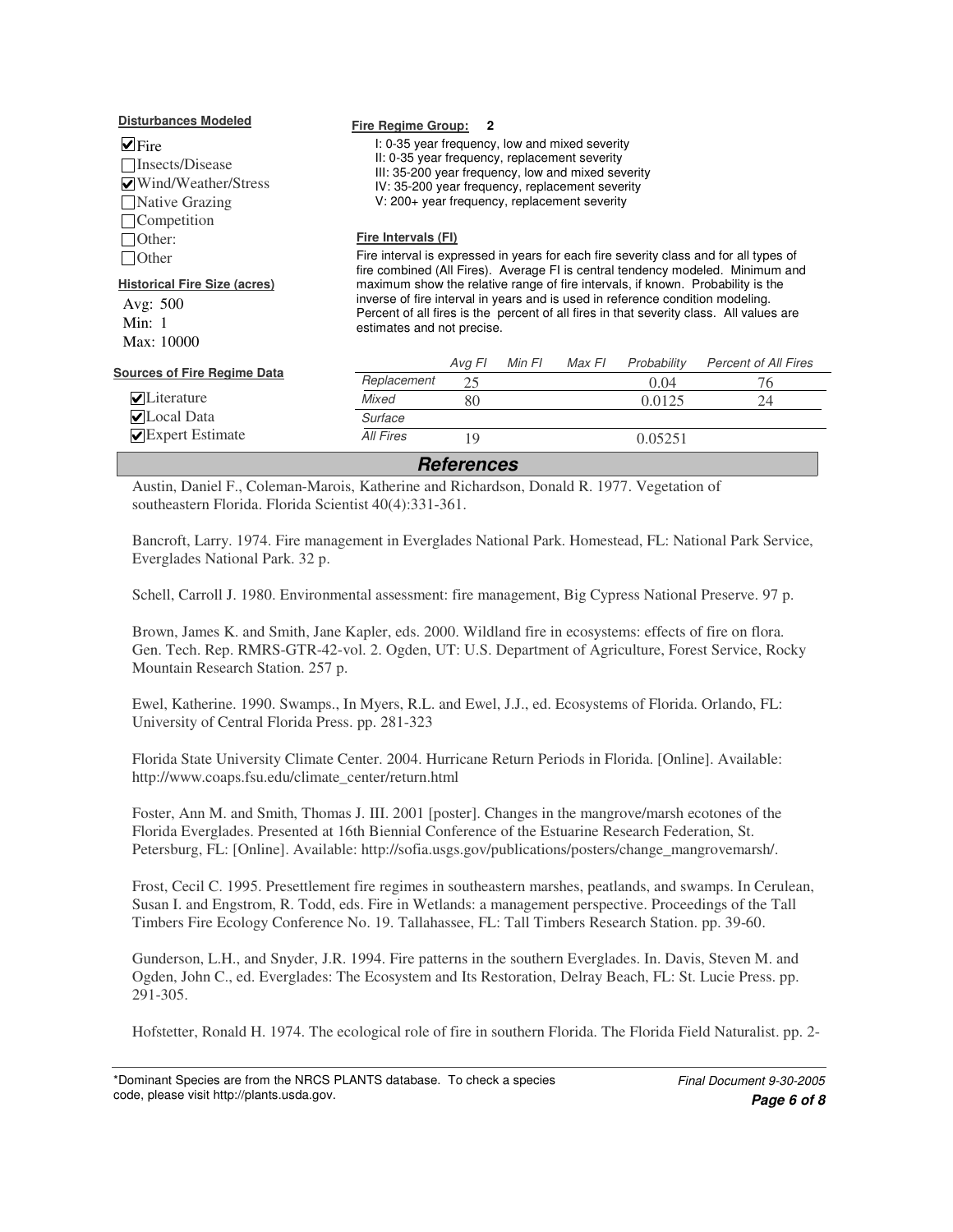Krauss, Kenneth W., Doyle, Thomas W., Twilley, Robert R., Whelan, Kevin R.T.K. and Smith Thomas J., III. 2003 [poster]. Woody debris in south Florida mangrove wetlands. Presented at Greater Everglades Ecosystem Restoration Conference. U.S. Dept. of Interior, U. S. Geological Survey, Center for Coastal Geology, [Online]. Available: http://sofia.usgs.gov/geer/2003/posters/woodydebris/

Kushlan, James. 1990. Freshwater marshes. In Myers, R.L. and Ewel, J.J., ed. Ecosystems of Florida. Orlando, FL: University of Central Florida Press. pp. 324-363.

Lodge, Thomas E. 1994. Freshwater marshes: water, weather, and fire. In The Everglades Handbook: Understanding the Ecosystem. Delray Beach, FL: St. Lucie Press. pp. 19-61.

Montague, Clay L. and Wegert, Richard G. 1990. Salt marshes., In Myers, R.L. and Ewel, J.J., ed. Ecosystems of Florida. Orlando, FL: University of Central Florida Press. descrip\_template012004.doc, pp. 481-516.

National Hurricane Center. 2004. Return Period In Years for Category 1-5 Hurricanes (5 Maps). National Oceanic and Atmospheric Administration. [Online]. Available: http://www.nhc.noaa.gov/HAW2/pdf/cat1.pdf

National Park Service. 2003 (unpublished). Draft Environmental Assessment: Fire Management Plan, Everglades National Park. Homestead, FL: U.S. Dept. of Interior, National Park Service.

National Park Service. 2003 (unpublished). Draft Fire Management Plan for Everglades National Park. Homestead, FL: U.S. Dept. of Interior, National Park Service.

Odum, W.E., and McIvor, C.C.. 1990. Mangroves. In Myers, R.L. and Ewel, J.J., ed. Ecosystems of Florida. Orlando, FL: University of Central Florida Press pp. 517-548.

Odum, W.E., McIvor, C.C. and Smith, T.J. III. 1982. The ecology of the mangroves of south Florida: a community profile. FWS/OBS-81/24. Washington, D.C.: U.S. Dept. of Interior, Fish and Wildlife Service, Office of Biological Services, 154 pp.

Patterson, S.G. 1986. Mangrove community boundary interpretation and detection of areal changes in Marco Island, Florida:; application of digital image processing and remote sensing techniques. U.S. Fish and Wildlife Service Biol. Report 86(10). 87 pp.

Robertson, William B. 1954. Everglades fires-past, present, and future. Everglades Natural History. 2(1): 9- 16.

Robertson, William B. 1962. Fire and vegetation in the Everglades. In Proceedings First Annual Tall Timbers Fire Ecology Conference, March 1-2, 1962, Tallahassee, FL. pp. 67-80.

Schmidt, Kirsten M., Menakis, James P., Hardy, Colin C., Hann, Wendel J. and Bunnell, David L. 2002. Development of coarse-scale spatial data for wildland fire and fuel management. Gen. Tech. Rep. RMRSGTR-87. Fort Collins, CO: U.S. Department of Agriculture, Forest Service, Rocky Mountain Research Station.  $41 p. + CD$ .

Smith, Thomas J., III, Whelan, Kevin R.T., Anderson, Gordon H., Walker, Christa L., Dismukes, Jeffrey S. and Doyle. Thomas W. 2003 [poster]. A decade of mangrove forest change following Hurricane Andrew.

9.

<sup>\*</sup>Dominant Species are from the NRCS PLANTS database. To check a species code, please visit http://plants.usda.gov.